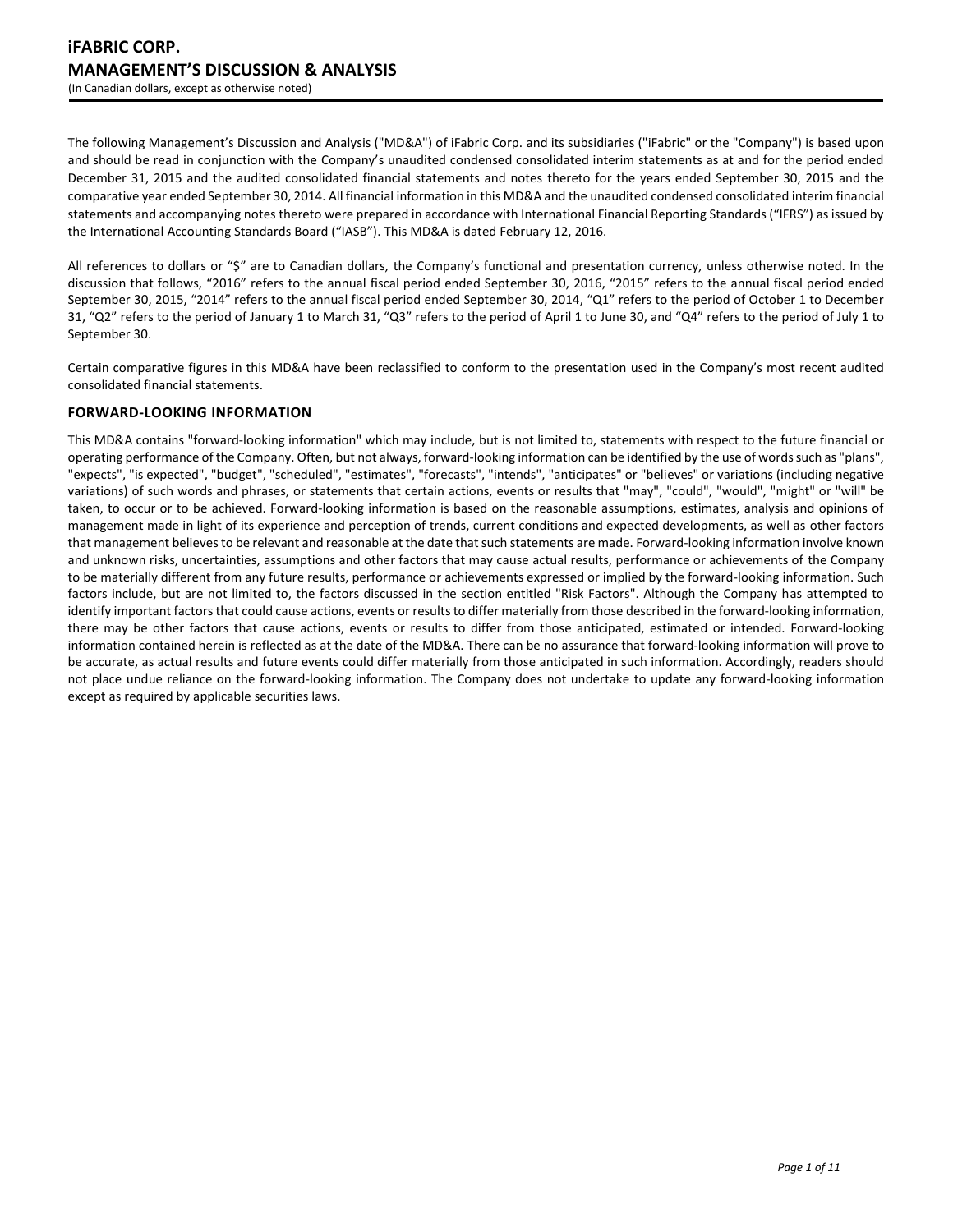# **BUSINESS OVERVIEW**

### **General**

iFabric is a Canadian public company, incorporated under the Alberta Business Corporations Act and is domiciled in Canada. The Company is listed on the Toronto Stock Exchange ("TSX") under the trading symbol "IFA". The head office is located at 525 Denison Street, Unit 1, Markham, Ontario, Canada.

The Company's business activities are divided into three reportable operating segments, which offer different products and services, and are managed separately because they require different marketing strategies and resource allocations. The following summarizes the operations of each segment:

- Intimate Apparel: Includes the design and distribution of women's intimate apparel, sleepwear and accessories.
- Intelligent Fabrics: Includes the development and distribution of innovative products and treatments that are suitable for application to textiles, plastics, liquids, and hard surfaces. These products are designed to provide added benefits to the user.
- Other: Includes leasing of property to group companies, related parties and third parties.

### **NATURE OF OPERATIONS**

### **Intimate Apparel**

The Intimate Apparel division commenced operations in 1992 and currently operates under the trade name Coconut Grove Intimates. Its business comprises the design, purchasing, and distribution of intimate apparel and, in particular, a range of specialty bras including the division's patented backless, strapless underwire bra. The division also distributes a range of apparel accessories as well as sleepwear.

Initially, all products were manufactured and distributed from manufacturing facilities situated in Ontario, Canada. However, in 2005, management took a decision to wind down the Canadian manufacturing operations in favour of outsourcing manufacture to major mills located in China. The benefits of this decision were twofold:

- Lower and stable direct product costs resulting in improved margins.
- Significant savings in overheads especially in lower sales month's resultant from the seasonal nature of the apparel industry.

As a further consequence of this decision, manufacturing space in Company owned premises located in Markham, Ontario were converted to warehouse and office space and currently serves as the Company's head office as well as the product distribution centre for the Canadian market. Surplus space in its Canadian facility has been rented to third party tenants, which has reduced the carrying cost of this facility.

The division has continued to deploy the approach of outsourcing production of its products to China, where currently over 95% of its inventory production takes place.

The division utilizes contract warehouse facilities located in Los Angeles, California and Manchester, England in order to service its key US and European markets and, Company-owned premises located in Markham, Ontario serve as the distribution centre for the Canadian market. Premises rented in Manhattan, New York, houses the division's sales team and, additionally, includes showroom space for the purpose of hosting marketing appointments with major retail buyers in the United States.

In the past several years, the Company has repositioned the division's product strategy by way of leveraging a number of key license agreements in order to sell products under some of the most recognized brands in the intimate apparel industry, including Maidenform®, Splendid®, and Ella Moss®. In addition, the division develops and supplies products for sale under the private label brands of certain major retailers as well as the Company's own brand.

Products are sold internationally to the division's customer base which includes a number of major retailers as well as specialty boutiques. Major retail customers include Wal-Mart (Canada), Sears (Canada), Debenhams, Kohl's, Hanes Brands, Bloomingdales, Marks & Spencer, Nordstrom, Maidenform, La Vie En Rose, House of Fraser, Boux Avenue and Amazon.com.

### **Intelligent Fabrics**

A second strategic division commenced operations in 2010, when the Company obtained exclusive North American distribution rights for a new generation of textile treatment technologies, which have the ability to kill bacteria, repel insects, and help encourage a healthy skin environment, amongst others. Management anticipates that the intelligent fabrics division will be the main driving force of the Company's future growth and expansion.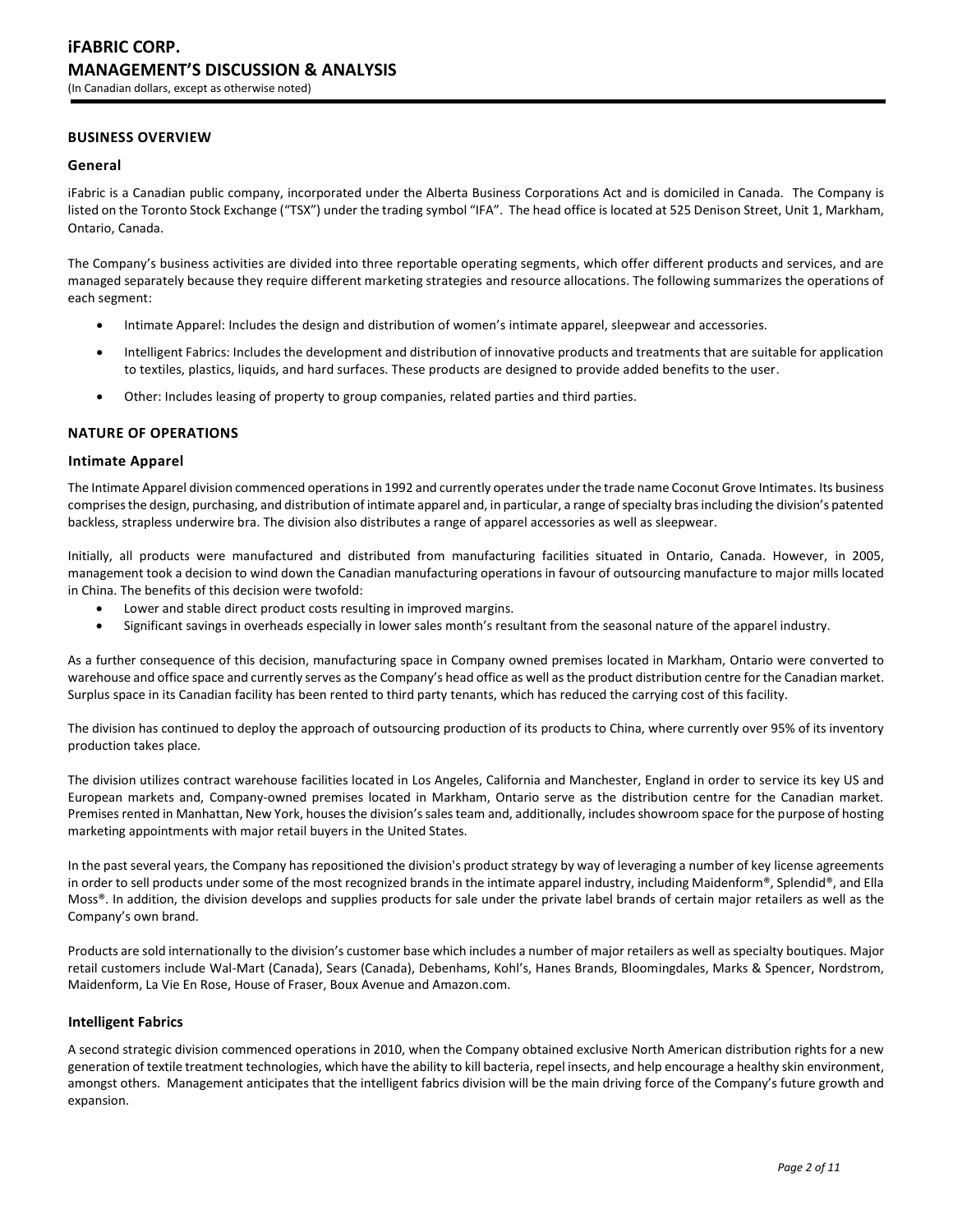On December 6, 2013, the Company secured global distribution and marketing rights in respect of antimicrobial, antiviral and other textiles technologies with the additional right to distribute such technologies under the Company's own brands.

The Intelligent Fabrics business segment has two key supply centers in Asia (China and Taiwan), that service the Asian market, which represent the main production region for goods supplied to North America and is accordingly the Company's main market area for the distribution of products. In addition, technical support specialists in Asia provide guidance and support to customers regarding the integration of the Company's chemical formulations into their products.

Development, testing and regulatory activities are primarily funded with income earned from both the Intelligent Fabrics division and the Intimate Apparel division. Additional funding, when required, is sourced from additional equity and/or debt.

The Intelligent Fabrics division currently focuses its regulatory, product development, and marketing efforts on three key technologies, namely:

#### *1. Protx2*® *Anti-Microbial Technologies*

Protx2*®* formulations impart anti-microbial and/or anti-viral powers to fibers, plastic, paint and paper treated with these formulations. Numerous laboratory tests have shown that treated products inhibit the growth of a wide variety of infectious agents associated with Healthcare-Associated Infections ("HAI"), including MRSA, C-Difficile, VRE, and H1N1, and by their application may assist in preventing the spread of such infections.

The company is currently targeting two key markets with regard to the distribution of Protx2®:

#### a) Sports apparel, outerwear and footwear

There is an increasing trend amongst major sports apparel, outerwear and footwear manufactures to offer technologically-enhanced products. With the ability of Protx2<sup>®</sup> to combat odour-causing bacteria, the Company is able to provide manufacturers with the ability to produce apparel and footwear that stays fresher longer without the need for repeated washing or cleaning. Innovative application methodology developed by the Company over a number of years allows for Protx2® to be integrated into almost any fabric as well as all the components of footwear including foam, rubber, and plastics. With its current Environmental Protection Agency ("EPA") registrations, the Company is in a position to distribute Protx2® for use in sportswear and footwear sold in the US market.

#### b) Medical

Protx2® formulations impart anti-microbial and/or anti-viral powers to fibers, plastic, paint and paper treated with these formulations and is suitable for application to many areas of a hospital environment, including, scrubs, bedding, curtaining, carpeting, walls, air filters and numerous plastic components amongst others.

The Protx2® range of products is dedicated to combating hospital acquired bacterial infections, including MRSA, Clostridium Difficile, VRE, Klebsiella Pneumonia, and by their application may greatly assist in reducing such infections. In addition, Protx $2<sup>®</sup>$  is also a strong antiviral agent effective against, Norovirus and H1N1.

In order to fully enter the medical market for Protx2®, the Company is in process of securing a second and higher level of EPA registrations that will allow it to make applicable claims in connection with the efficacy of Protx2® ("kill claims") for medical use. A testing protocol for this purpose has been negotiated and agreed to by the EPA and the requisite testing in conformity with Good Laboratory Practice ("GLP") Recognition Standards had commenced as at the date hereof. On completed of testing, the reports covering the test results will be submitted to the EPA for review and their approval to include the appropriate kill claims in future product labeling.

### *2. Dreamskin*®

Dreamskin® textile technology helps encourage a healthy skin environment.

Dreamskin® is effective during both summer and winter months as high and low moisture environments both offer discomfort and irritation. In particular, athletic apparel has two key areas that can cause skin irritation, namely friction and excessive moisture. Dreamskin® targets both of these to help prevent irritation. Dreamskin® became commercially available for sale in Q1 2015.

### *3. Enguard*® *Insect Repellent Fabric*

Applying Enguard® to fabrics results in a highly effective and durable insect repellent. A major strength of Enguard® is that it is safe for children. Testing carried out by the London School of Hygiene and Tropical Medicine show Enguard® to have repelling power comparable to high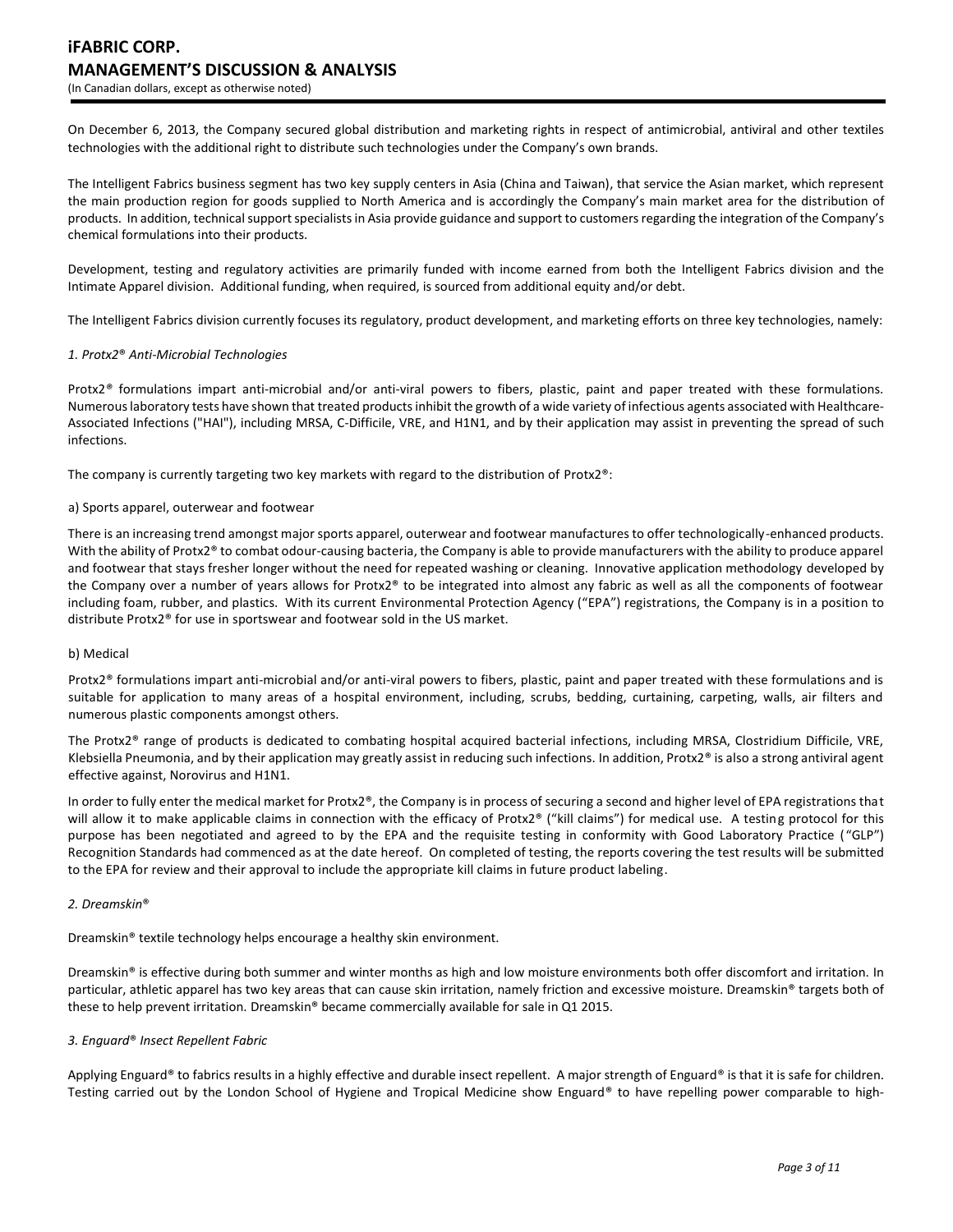concentration DEET and significantly greater than any other natural insect repellents. Enguard® is anticipated to be commercialized during calendar 2016.

During 2015, the Intelligent Fabrics division expanded its portfolio of products by securing distribution and marketing rights, under the Company's own brands, for the following textile treatments:

#### UVtx™

Textiles infused with UVtx™ provides apparel with a built in ultraviolet ("UV") light blocker. The UVtx™ formulation contains both UV reflecting and UV absorption elements, giving apparel treated with UVtx™ the ultraviolet protection factor ("UPF") strength of up to UPF 30. This allows the wearer of UVtx™ treated apparel to enjoy permanent sun protection without the need to apply sprays or lotions to the area covered by the garment. Testing has shown that UVtx treated textiles never lose efficacy. As of the date of this MD&A, efficacy and durability testing of UVtx had been completed and it is anticipated that UVtx will be commercialized during the course of calendar 2016.

#### FreshTx™

FreshTx™ is a state of the art odour-absorbing technology, which is easily infused into textile products. FreshTx™ offers permanent protection against odours without the need to use sprays or perfumes. FreshTx™ uses naturally-occurring elements for effective results that are non-toxic and safe. Extremely durable, once applied, the properties of FreshTx™ are renewed with each wash, and is effective even when wet. As of the date of this MD&A, efficacy and durability testing of FreshTx™ has been completed and it is anticipated that this product will be commercialized during the course of calendar 2016.

#### DryTx™

DryTx™ moisture-wicking technology provides treated apparel with the ability to quickly draw moisture away from the skin and disperse perspiration across the fabric surface for faster evaporation.

An additional significant attribute of DryTx<sup>™</sup> is its ability to be integrated into apparel in combination with the division's other product offerings, resulting in unique garments that provide superior performance characteristics for athletic apparel. As of the date of this MD&A, efficacy and durability testing of DryTx™ had been completed and it is anticipated that this product will be commercialized during the course of calendar 2016.

# **SELECTED ANNUAL INFORMATION**

The following table sets forth selected annual consolidated statement of earnings (loss) information and balance sheet data for each of the last five fiscal years.

| For the year ended and as at September 30,              | 2015           | 2014       | 2013       | 2012       | 2011      |
|---------------------------------------------------------|----------------|------------|------------|------------|-----------|
| <b>Income Statement Data</b>                            |                |            |            |            |           |
| Revenue                                                 | 13,074,848     | 13,021,482 | 8,165,983  | 6,074,766  | 5,660,288 |
| Net earnings (loss) attributable to common shareholders | (109, 837)     | 542,214    | (144, 556) | (218, 680) | 484,231   |
| Net earnings (loss) per common share                    |                |            |            |            |           |
| Basic                                                   | (0.004)        | 0.021      | (0.006)    | (0.009)    | 0.038     |
| Diluted                                                 | (0.004)        | 0.020      | (0.006)    | (0.009)    | 0.038     |
|                                                         |                |            |            |            |           |
| <b>Balance Sheet Data</b>                               |                |            |            |            |           |
| Total assets                                            | 11,928,359     | 11,559,443 | 9,154,711  | 8,454,058  | 8,292,672 |
| Total non-current financial liabilities                 | 1,408,893      | 1,952,287  | 2,084,741  | 2,801,891  | 3,485,694 |
| Cash dividends declared                                 | $\blacksquare$ |            |            |            |           |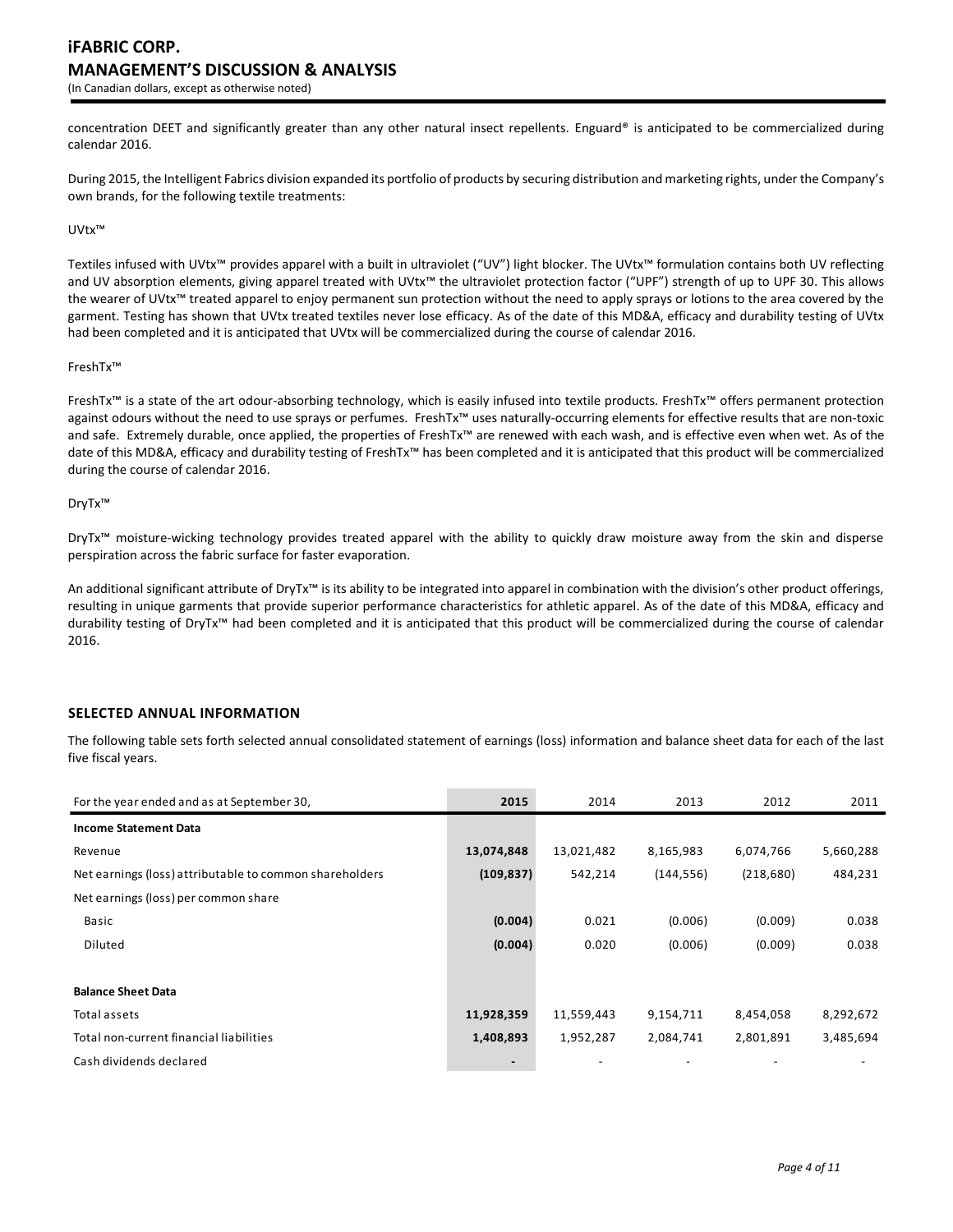# **RESULTS OF OPERATIONS – THREE MONTHS ENDED DECEMBER 31, 2015 AND 2014**

The following table sets forth the Company's unaudited condensed consolidated statements of earnings (loss) and comprehensive earnings (loss) for the three months ended December 31, 2015 and 2014:

| For the three months ended December 31,                                | 2015      | 2014       |
|------------------------------------------------------------------------|-----------|------------|
| <b>REVENUE</b>                                                         | 3,329,010 | 3,042,404  |
| <b>COST OF SALES</b>                                                   | 1,544,795 | 1,642,832  |
| <b>GROSS PROFIT</b>                                                    | 1,784,215 | 1,399,572  |
| <b>EXPENSES</b>                                                        |           |            |
| Selling, general and administrative costs                              | 1,651,592 | 1,463,952  |
| Interest on operating line                                             | 3,875     | 5,520      |
| Interest on long-term debt                                             | 9,657     | 11,676     |
| Amortization of property, plant and equipment                          | 8,649     | 9,783      |
| Amortization of deferred development costs                             | 40,366    | 40,366     |
|                                                                        | 1,714,139 | 1,531,297  |
| <b>EARNINGS (LOSS) FROM OPERATIONS</b>                                 | 70,076    | (131, 725) |
| <b>OTHER EXPENSES (INCOME)</b>                                         |           |            |
| Share-based compensation                                               | 44,405    | 108,629    |
| Gain on foreign exchange                                               | (48, 783) | (65, 394)  |
|                                                                        | (4, 378)  | 43,235     |
| <b>EARNINGS (LOSS) BEFORE INCOME TAXES</b>                             | 74,454    | (174, 960) |
| PROVISION FOR (RECOVERY OF) INCOME TAXES                               |           |            |
| Current                                                                | 76,909    | 46,760     |
| Deferred                                                               | (43, 851) | (61,500)   |
|                                                                        | 33,058    | (14, 740)  |
| NET EARNINGS (LOSS) AND COMPREHENSIVE EARNINGS (LOSS)                  | 41,396    | (160, 220) |
| NET EARNINGS (LOSS) AND COMPREHENSIVE EARNINGS (LOSS) ATTRIBUTABLE TO: |           |            |
| iFabric Corp. shareholders                                             | 39,588    | (160, 905) |
| Non-controlling interest                                               | 1,808     | 685        |
|                                                                        | 41,396    | (160, 220) |
| <b>EARNINGS (LOSS) PER SHARE</b>                                       |           |            |
| Basic                                                                  | 0.002     | (0.006)    |
| Diluted                                                                | 0.001     | (0.006)    |

# **SELECTED OPERATING SEGMENT DATA**

| Q1 2016                             | Intimate<br>Apparel | Intelligent<br>Fabrics | Other<br>Segments | Corporate<br>Items and<br>Eliminations | Consolidated |
|-------------------------------------|---------------------|------------------------|-------------------|----------------------------------------|--------------|
| External revenues                   | 3,183,307           | 106,029                | 39,674            | $\overline{\phantom{a}}$               | 3,329,010    |
| Earnings (loss) before income taxes | 263,752             | (248, 656)             | 7,226             | 52,132                                 | 74,454       |
| Q1 2015                             | Intimate<br>Apparel | Intelligent<br>Fabrics | Other<br>Segments | Corporate<br>Items and<br>Eliminations | Consolidated |
| External revenues                   | 2,892,071           | 127,031                | 23.302            |                                        | 3.042.404    |

Earnings (loss) before income taxes 163,310 (303,177) 3,212 (38,305) **(174,960)**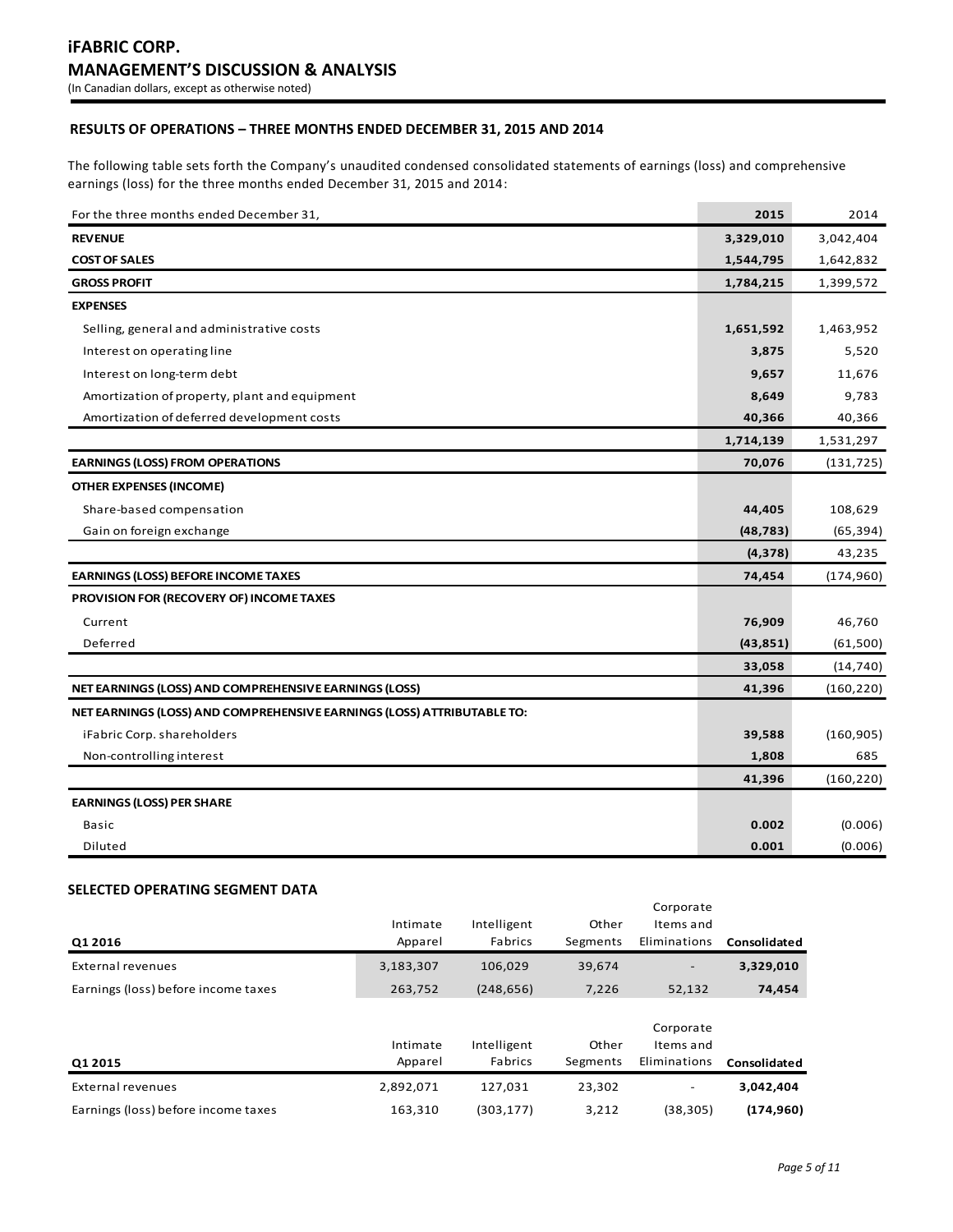### **Revenue**

Revenue increased by \$286,606 to \$3,329,010 in Q1 2016 from \$3,042,404 in Q1 2015. With respect to reportable operating segments of the Company, revenue increased by 10% or \$291,236 in its Intimate Apparel segment and revenue decreased by 17% or \$21,002 in its Intelligent Fabrics segment. Geographically, revenue increased in the United States, but decreased in Canada and the United Kingdom. Revenue from other geographic regions was relatively unchanged.

Overall, revenue increased 9% during Q1 2016 in comparison to Q1 2015. However, there are a number of variables, both internal and external, which have contributed to an increase in revenue in Q1 2016 from the comparative prior period. The Company's Intimate Apparel operating segment decreased its sales in Canada by approximately 7%, and sales in both the United States and United Kingdom decreased, when expressed in their transactional currencies, by approximately 7% in the U.S and 23% in the UK. The majority of the Company's revenues are generated in U.S. dollars. A weakened Canadian dollar vis-à-vis the U.S. dollar and the British pound sterling in Q1 2016 translated foreign currency revenues into higher amounts when expressed in Canadian dollars, relative to Q1 2015. This foreign exchange impact significantly offset the decrease in foreign currency sales in the Intimate Apparel division. During Q1 2016, the Intelligent Fabrics division remained in a bulk trial phase, in terms of integrating its products into production cycles for its client b ase, and accordingly, revenues remained a modest portion of the Company's overall consolidated revenues.

### **Gross profit**

Gross profit as a percentage of revenue increased to 54% in Q1 2016 from 46% in Q1 2015. The increase in gross profit percentage is mainly due to a steadily weakening Canadian dollar vis-à-vis the U.S. dollar, as the Company had purchased most of these goods sold at a lower USD/CAD exchange rate than the rate in effect at the time of sale. Gross profit percentage also increased in Q1 2016 from Q1 2015 due to the sales mix of products in the Intimate Apparel segment, including a higher proportion of apparel accessories, which typically carry higher margins, than seasonal intimate apparel and sleepwear. Gross profit percentage was also higher in Q1 2016 than in Q1 2015 due to certain products in the Intelligent Fabrics segment being sold at lower prices during Q1 2015, as an incentive for new customer adoption. These incentives were limited to trial programs for select prospective customers. Gross profit in dollars increased by 27% or \$384,643 to \$1,784,215 in Q1 2016 from \$1,399,572 in Q1 2015. The increase in gross profit dollars is largely attributable to an increased gross profit percentage, for the reasons discussed above. Similar to the changes in revenue in Q1 2016 versus Q1 2015, as discussed above in the section entitled "Revenue", reduced sales transacted in foreign currencies in Q1 2016, which contributed to a decrease in gross profit dollars, were significantly offset by a weakened Canadian dollar relative to the U.S. dollar and British pound sterling.

### **Selling, general and administrative costs**

In Q1 2016, selling, general and administrative costs increased by 13% or \$187,640 to \$1,651,592 from \$1,463,952 in Q1 2016. In the Intimate Apparel operating segment, the Company increased its selling, general and administrative costs for the purposes of developing and supporting a new line of sleepwear products, as part of a renewed license agreement signed in 2015. In the Intelligent Fabrics segment, the Company increased its travel, regulatory and testing costs to facilitate growth of existing products, as well as the launch of new products. Selling, general and administrative costs have also increased as a result of the Canadian dollar weakening in Q1 2016 against the U.S. dollar, as many of the Company's overhead expenses are paid for in U.S. dollars.

### **Interest Expense**

Interest expense during Q1 2016 was \$13,532 compared to \$17,196 during Q1 2015. The Company's interest expense on its long-term debt was lower in Q1 2016 than in Q1 2015, as it carried a smaller principal balance of its bank loan payable. Interest costs on the Company's operating line of credit was also lower in Q1 2016 than in Q1 2015. The overall change in interest expense was nominal.

### **Amortization**

Amortization of the Company's property, plant and equipment and deferred development costs totaled \$49,105 during Q1 2016 compared to \$50,149 during Q1 2015.

### **Share-based compensation**

Share-based compensation costs in Q1 2016 were \$64,224 lower than in Q1 2015. The decrease in share-based compensation costs is the result of previously issued stock options vesting during 2015, which have resulted in lower overall expenses in accordance with the Company's accounting policies on share-based payments.

### **Gain on foreign exchange**

In Q1 2016, the Company's gain on foreign exchange was \$48,783 during Q1 2016 versus \$65,394 in Q1 2015. The Company experienced gains in both periods as the result of a significant weakening of the Canadian dollar against the U.S. dollar and British pound sterling.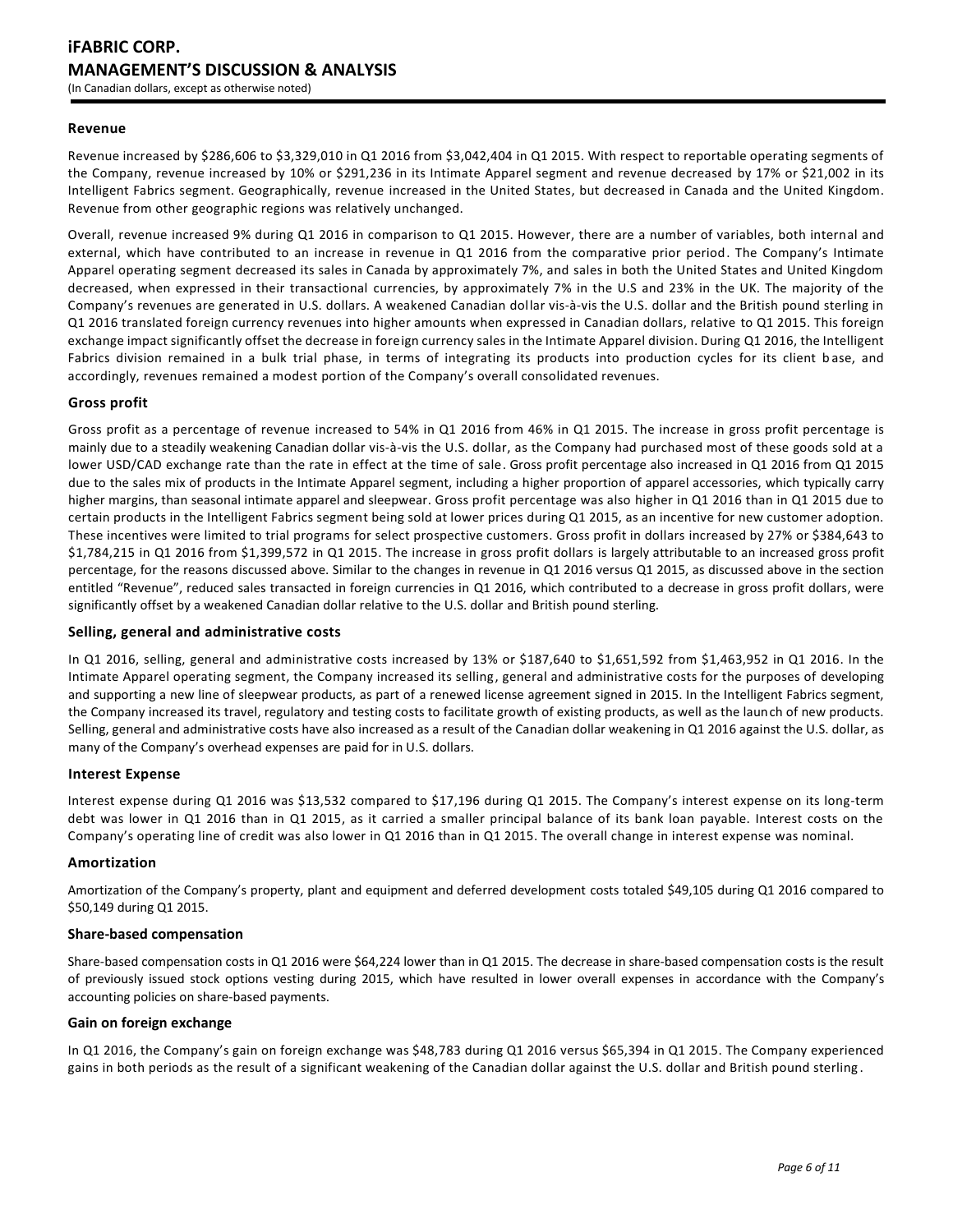### **Provision for (recovery of) income taxes**

The Company's total provision for income taxes in Q1 2016 was \$33,058 compared to a recovery of income taxes of \$14,740 in Q1 2015. Included in the earnings before income taxes are certain non-deductible items for tax purposes. Specifically, a decrease in Q1 2016 from Q1 2015 in share-based compensation by \$64,224 is the main reason for the change in the Company's effective income tax rate.

### **Net earnings (loss)**

Net earnings attributable to iFabric's shareholders during Q1 2016 was \$39,588 (\$0.002 per share, basic and \$0.001 diluted) compared to net loss of \$160,905 in Q1 2015 (\$0.006 per share, basic and diluted). The increase in net earnings in Q1 2016 from a net loss in Q1 2015 is mostly attributable to an increase in revenue of \$286,606, an increase in gross profit of \$384,643 and a decrease in share-based compensation of \$64,244, for the reasons discussed above.

### **SEASONALITY AND QUARTERLY FLUCTUATIONS**

The Company's business is seasonal and results of operations for any interim period are not necessarily indicative of results of operations for the full fiscal year. Generally, the Company has experienced a higher level of revenues in the third quarter, compared to other quarterly periods, largely in part to its intimate apparel operating segment, which usually realizes a higher level of sales in the months of April to June, as its retail customers increase their respective purchases in anticipation of larger retail sales in the summer months.

### **SUMMARY OF QUARTERLY RESULTS**

| Fiscal 2016                                             | Q1         | Q2             | Q3             | Q4         |
|---------------------------------------------------------|------------|----------------|----------------|------------|
| Revenue                                                 | 3,329,010  |                |                |            |
| Net earnings attributable to common shareholders        | 39,588     |                |                |            |
| Net earnings per common share                           |            |                |                |            |
| <b>Basic</b>                                            | 0.002      |                |                |            |
| Diluted                                                 | 0.001      |                |                |            |
|                                                         |            |                |                |            |
| Fiscal 2015                                             | Q1         | Q <sub>2</sub> | Q <sub>3</sub> | Q4         |
| Revenue                                                 | 3,042,404  | 3,251,478      | 3,700,502      | 3,080,464  |
| Net earnings (loss) attributable to common shareholders | (160, 905) | 126,333        | 206,806        | (282, 071) |
| Net earnings (loss) per common share                    |            |                |                |            |
| Basic                                                   | (0.006)    | 0.005          | 0.008          | (0.011)    |
| Diluted                                                 | (0.006)    | 0.005          | 0.008          | (0.011)    |
|                                                         |            |                |                |            |
| Fiscal 2014                                             | Q1         | Q <sub>2</sub> | Q3             | Q4         |
| Revenue                                                 | 3,005,785  | 2,911,274      | 3,881,993      | 3,222,430  |
| Net earnings (loss) attributable to common shareholders | 212,157    | 278,431        | 245,205        | (193, 579) |
| Net earnings (loss) per common share                    |            |                |                |            |
| <b>Basic</b>                                            | 0.008      | 0.011          | 0.009          | (0.008)    |
| Diluted                                                 | 0.008      | 0.010          | 0.009          | (0.008)    |
|                                                         |            |                |                |            |

# **OVERVIEW OF CONSOLIDATED STATEMENTS OF FINANCIAL POSITION**

The Company's cash balance decreased to \$821,881 as at December 31, 2015 from \$852,016 as at September 30, 2015.

Total accounts receivable at the end of Q1 2016 was \$1,920,668 compared to \$2,143,066 as at September 30, 2015.

Total inventory increased by \$584,605 to \$5,291,031 at the end of Q1 2016 from \$4,706,426 at the end of fiscal 2015. The increase is largely attributable to a weakened Canadian dollar vis-à-vis the U.S. dollar, as the Company's purchases are transacted in U.S. dollars. In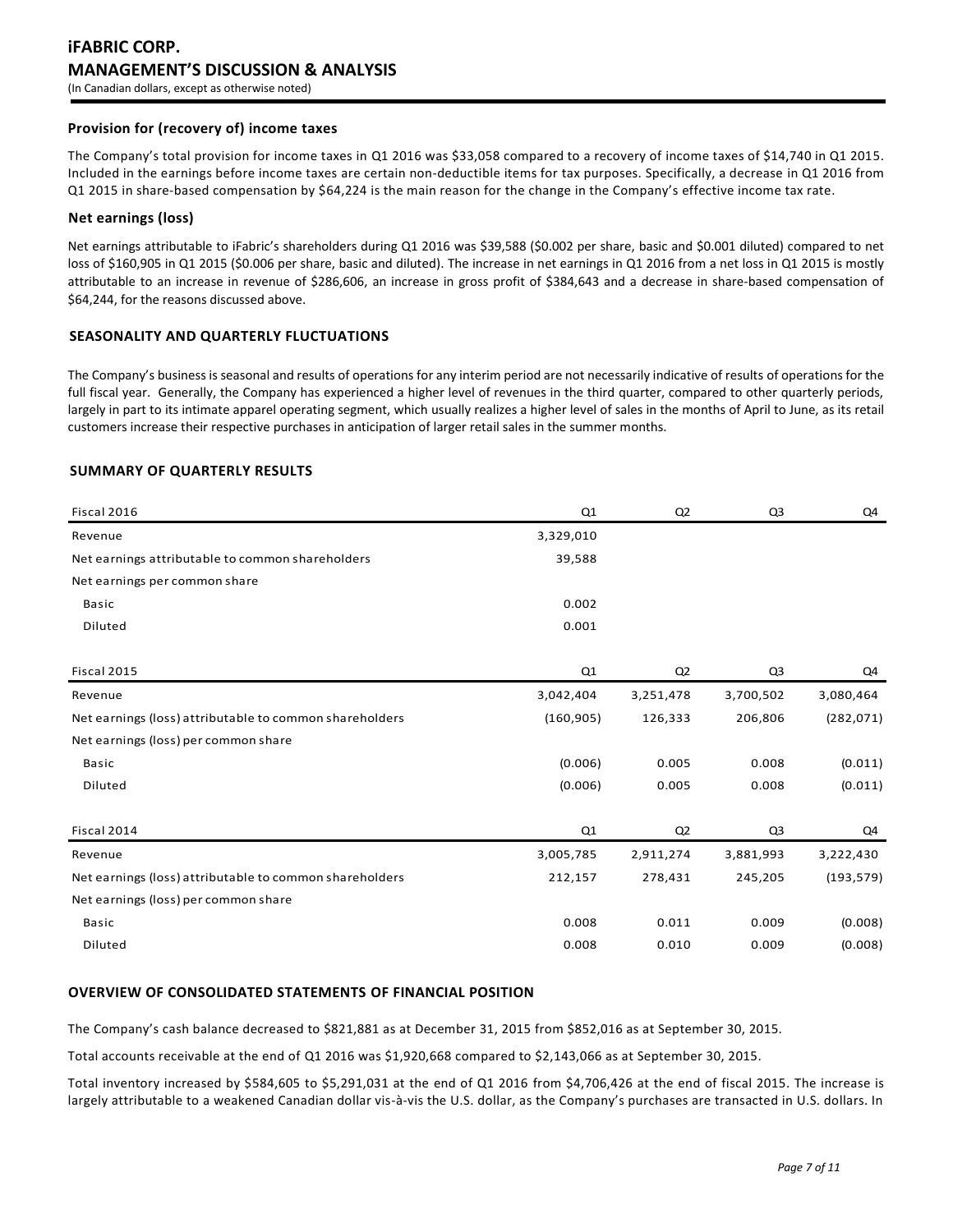addition, the Company increased its stock levels within its Intimate Apparel operating segment to facilitate anticipated future sales growth.

Property, plant and equipment at the end of Q1 2016 totaled \$2,479,230 compared to \$2,487,880 at the end of fiscal 2015. The Company did not invest in or dispose of any property, plant and equipment during Q1 2016.

Deferred development costs decreased to \$557,806 at the end of Q1 2016 from \$598,171 at the end of fiscal 2015. The decrease is attributed to amortization of deferred development costs.

Deferred income taxes increased to \$764,134 at the end of Q1 2016 from \$720,283 at the end of fiscal 2015. The increase is mostly attributable to non-capital losses incurred in the Company's Intelligent Fabrics operating segment during Q1 2016.

Total liabilities at the end of Q1 2016 were \$46,023 higher than at the end of fiscal 2015. The Company increased its liabilities mainly with respect to its bank operating line and income taxes payable. The increase in total liabilities was largely offset by a decrease in accounts payable and accrued liabilities.

# **LIQUIDITY, CASH FLOWS AND CAPITAL RESOURCES**

The Company is subject to risks including, but not limited to, the potential inability to raise additional funds through debt and/or equity financing to support the Company's development and continued operations, and to meet the Company's liabilities and commitments as they come due.

The Company's capital resources include a bank operating line, long-term debt, and equity attributable to the Company's shareholders.

### **Bank Operating Line**

One of the Company's subsidiaries has a demand operating loan with a tier one Canadian bank available to a maximum of \$2,000,000, against which \$709,777 was outstanding as at December 31, 2015 (September 30, 2015 - nil). The loan facility bears interest at the bank's prime lending rate plus 1.75%. The purpose of the credit facility is to provide for ongoing operating requirements including the financing of accounts receivable and inventories. The facility is secured by General Security Agreements covering all the assets of two subsidiary companies, their accounts receivable insurance, an assignment of their fire insurance, and a guarantee in the amount of \$1,000,000 from a third subsidiary of the Company. In addition, the Company has credit card facilities amounting to \$50,000 Canadian dollars and \$25,000 U.S. dollars, which are subject to the same security arrangements.

# **Long-term Debt**

One of the Company's subsidiaries has a bank loan, payable in monthly principal payments of \$10,000 plus interest, bearing interest at the bank's prime rate plus 1.25%, due May 31, 2023 and secured by a first readvanceable mortgage on the land and building owned by the subsidiary, a general security agreement over all assets of another of the Company's subsidiaries subject to priority on inventory and accounts receivable to the lender of the bank operating line described above, and a general assignment of rents. As at December 31, 2015, the total amount of this loan outstanding was \$950,000 (September 30, 2015 - \$980,000).

### **Working capital**

Working capital represents current assets less current liabilities. As at December 31, 2015, the Company's working capital was \$5,489,035 compared to working capital of \$5,419,934 as at September 30, 2015, representing an increase of \$69,101 or 1%.

### **Operating activities**

Cash used in operating activities during Q1 2016 amounted to \$667,670, compared to an amount of \$561,846 used in operating activities during Q1 2015, representing an increase of \$105,824. The increase in operational cash flow outflow can be largely attributed to greater cash outflows with respect to accounts payable and inventory balances during Q1 2016 versus Q1 2015.

#### **Financing activities**

Cash provided by financing activities during Q1 2016 amounted to \$637,535, compared to \$143,197 provided by financing activities during Q1 2015, representing an increase of \$494,338 in financing cash flow. The difference can be mostly attributed to the utilization of the Company's bank operating line, which increased by \$709,777 during Q1 2016.

### **Investing activities**

No cash was provided by or used in investing activities during Q1 2016 or Q1 2015.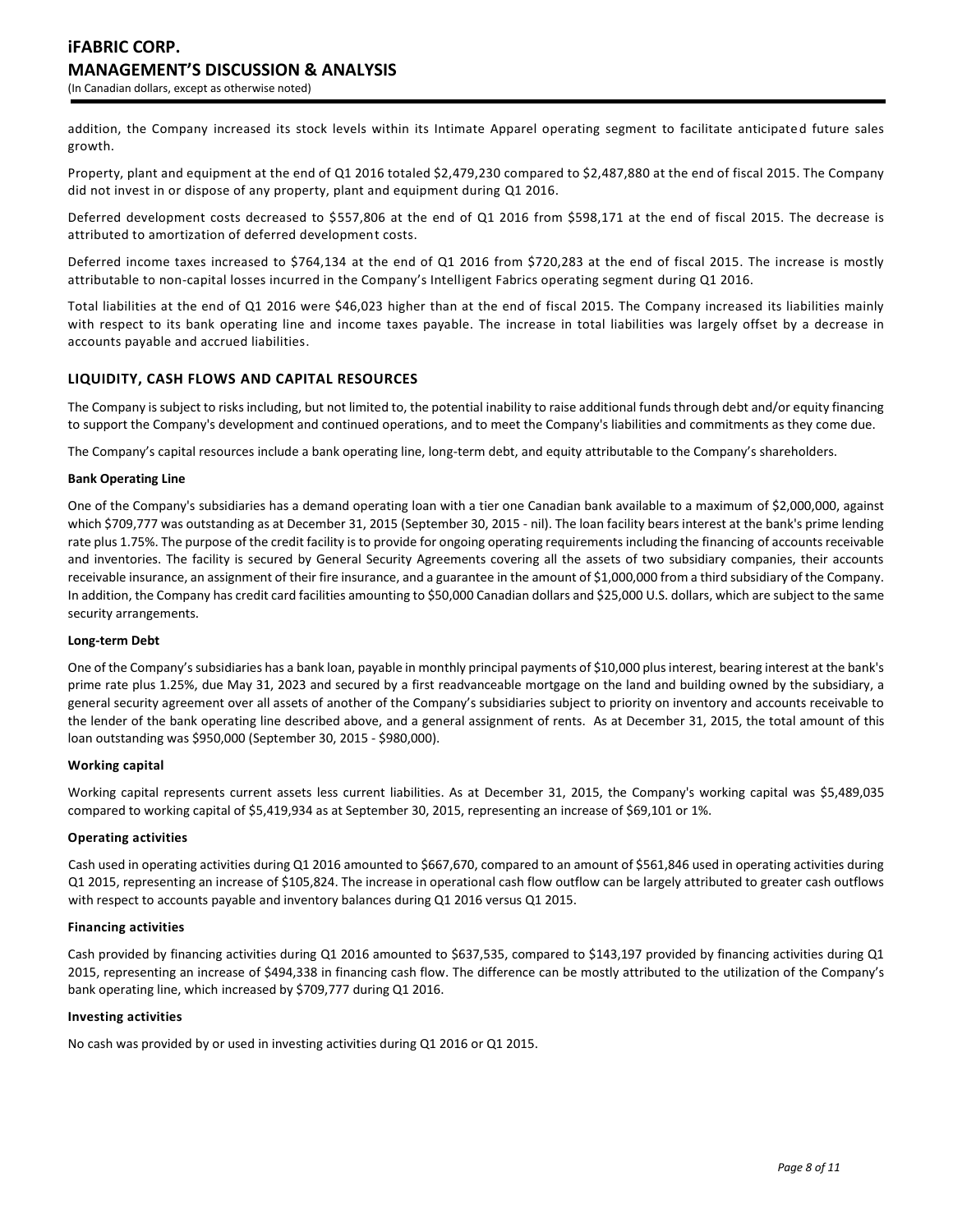# **OFF-BALANCE SHEET ARRANGEMENTS**

The Company has no off-balance sheet arrangements as of December 31, 2015, with the exception of the operating leases as noted in the "Commitments & Contractual Obligations" section below.

### **COMMITMENTS & CONTRACTUAL OBLIGATIONS**

During Q1 2016, there have been no significant changes in the contractual obligations from those disclosed in the Company's 2015 annual MD&A.

The Company's other commitments are outlined below:

- The Company enters into foreign exchange forward contracts to manage the risks associated with exchange rate fluctuations. See note 7 of the Company's Q1 2016 unaudited condensed consolidated interim financial statements for more information.
- Effective January 16, 2012, the Company entered into an exclusive license agreement for the right to use trademarks in connection with the manufacture, marketing, sale and distribution of certain licensed products. The licensed territory includes certain worldwide areas as specified in the agreement. During the initial license term, the Company is required to pay a monthly royalty of 9% on its net sales as defined in the agreement, on all products sold under the licensed marks. Minimum annual royalties have been established for the contract periods ending December 31, 2013, 2014, and 2015 in U.S. dollar amounts of \$144,000, \$279,000 and \$432,000 respectively. In addition, the Company is required to pay an advertising fee of 2%, payable semi-annually, on its net sales as defined in the agreement, for the promotion of the licensed products. The initial license term is in effect until December 31, 2015 and may be renewed for an additional term of three years on the condition that certain performance goals as defined in the agreement are attained. As of the date of this MD&A, the Company is in the process of negotiating terms for renewing this agreement. It is anticipated that a new agreement will be signed during Q2 2016.
- Effective January 1, 2015, the Company entered into a worldwide license agreement for the right to use trademarks in connection with the manufacture, marketing, sale and distribution of certain licensed products. During the license term, the Company is required to pay a quarterly royalty on its net sales as defined in the agreement, on all products sold under the licensed marks. The effective royalty rates vary depending on the distribution channel and range from 4-10%. Minimum annual royalties have been established for the contract periods ending December 31, 2015, 2016, 2017, and 2018 in U.S. dollar amounts of \$131,000, \$190,000, \$288,000, and \$368,000, respectively. In addition, the Company is required to pay an advertising fee of 1-2%, depending on the distribution channel, payable quarterly, on its net sales as defined in the agreement, for promotion of the licensed products. The license term is in effect until December 31, 2018.

### **RELATED PARTY TRANSACTIONS**

During the three month periods ended December 31, 2015 and 2014, there have been no significant changes in the related party transactions from those disclosed in the Company's 2015 audited consolidated financial statements.

### **FINANCIAL RISK MANAGEMENT**

The Company's risk management policies are established to identify and analyze the risks faced by the Company, to set appropriate risk limits and controls, and to monitor risks and adherence to limits. Risk management policies and systems are reviewed regularly to reflect changes in market conditions and the Company's activities. There have been no significant changes in the Company's risk exposures during the three months ended December 31, 2015 from those described in the Company's audited annual consolidated financial statements for the year ended September 30, 2015.

### **OUTSTANDING SHARE DATA**

As of the date of this MD&A, the Company had 25,929,750 common shares outstanding. Furthermore, as of the date of this MD&A, the Company had 1,690,000 options issued and outstanding, of which 1,465,000 were exercisable, as well as 232,133 warrants outstanding.

# **RISKS & UNCERTAINTIES**

The Company is exposed to various operational risks and uncertainties which are described in the Company's 2015 annual MD&A. The risks and uncertainties disclosed in the 2015 annual MD&A are not exhaustive. There have been no specific additional risks or uncertainties identified during Q1 2016. New risk factors may emerge from time to time and it is not possible for management to predict all such risk factors, nor can it assess the impact of all such risk factors on the Company's business, performance, condition, results, operations or strategies and plans.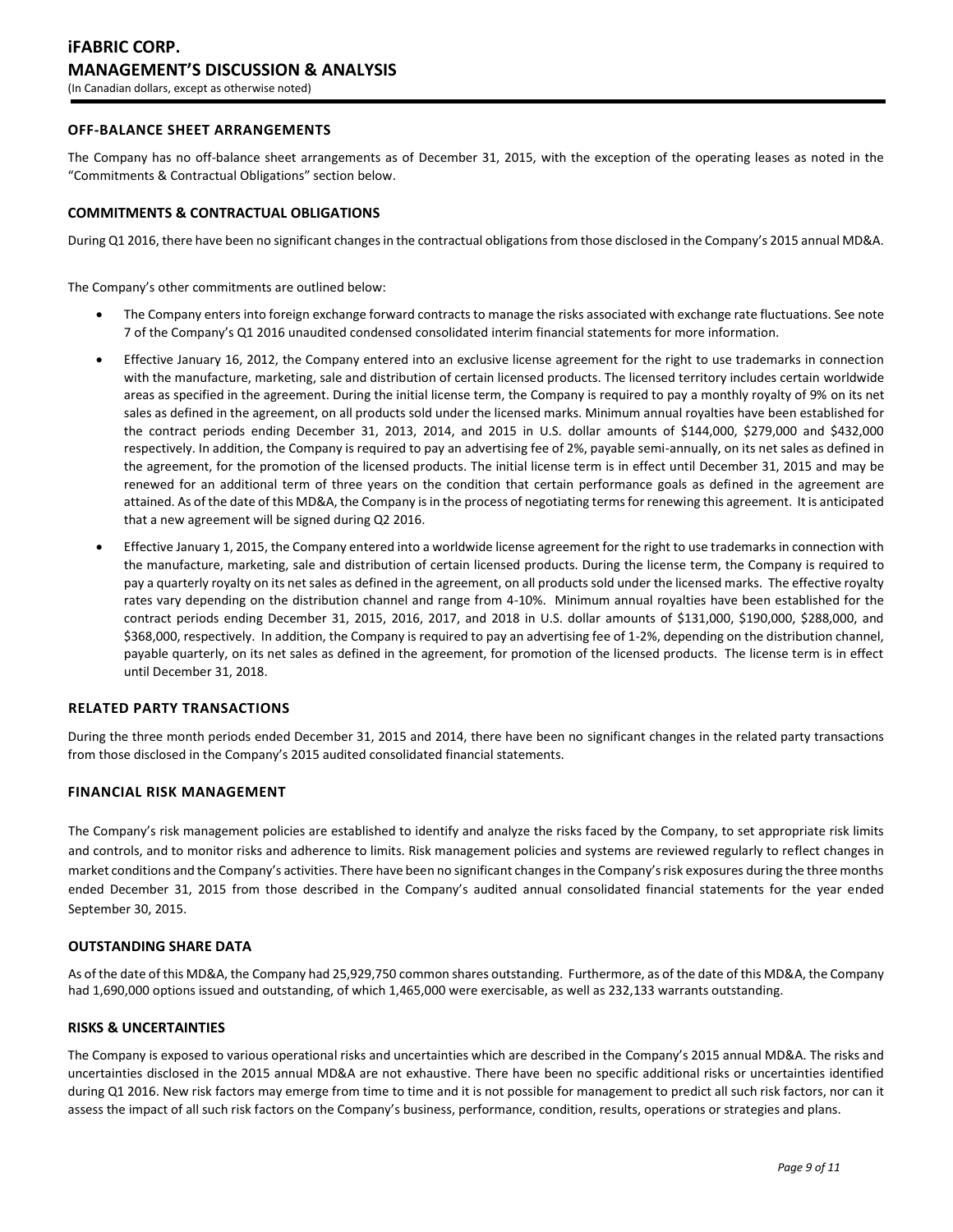# **CRITICAL ACCOUNTING POLICIES AND ESTIMATES**

This MD&A is based upon the Q1 2016 unaudited condensed consolidated interim financial statements, which have been prepared in accordance with IFRS and IAS 34, "Interim Financial Reporting". The preparation of the Q1 2016 unaudited condensed consolidated interim financial statements requires management to select appropriate accounting policies and to make judgments, estimates and assumptions that affect the reported amounts of assets, liabilities, revenues, expenses and the disclosure of contingent assets and liabilities at the end of the reporting period. The estimates and related assumptions are based on previous experience and other factors considered reasonable under the circumstances, the results of which form the basis of making assumptions about carrying values of assets and liabilities that are not readily apparent from other sources.

The estimates and underlying assumptions are reviewed on an ongoing basis. Revisions to accounting estimates are recognized in the period in which the estimate is revised if the revision affects only that period or in the period of revision and future periods if the revision affects both current and future periods.

Significant assumptions about the future that management has made could result in a material adjustment to the carrying amounts of assets and liabilities, or on the reported results of revenues, expenses, gains, or losses, in the event that actual results differ from assumptions made. The methods used to calculate critical accounting estimates are consistent with prior periods.

During Q1 2016, there were no significant changes to methods used to:

- Cost inventory or determine provisions for obsolete or slow-moving inventory
- Determine impairment of deferred development costs
- Determine impairment of deferred income tax assets
- Determine impairment or estimated useful lives of property, plant and equipment
- Determine the allowance for doubtful accounts
- Determine the allowance for discounts and rebates
- Determine the fair value of share-based payment transactions

For further details concerning the use of estimates, judgments and assumptions in the preparation of the Company's Q1 2016 unaudited condensed consolidated interim financial statements, along with details of the significant accounting policies used in the preparation of such interim financial statements, specific reference should be made to note 3 of the Company's audited annual consolidated financial statements for the fiscal year ended September 30, 2015.

### **ACCOUNTING POLICY DEVELOPMENTS**

The significant accounting policies as disclosed in the Company's audited annual consolidated financial statements for the year ended September 30, 2015 have been applied consistently in the preparation of the Q1 2016 unaudited condensed consolidated interim financial statements.

### **(a) Future changes in accounting standards**

Certain new standards, interpretations, amendments and improvements to existing standards were issued by the IASB or IFRIC that are mandatory for accounting periods beginning on January 1, 2015 or later periods. The standards impacted that are applicable to the Company are as follows:

- i) IFRS 9, 'Financial Instruments' was issued in November 2009 as the first step in its project to replace IAS 39 'Financial Instruments: Recognition and Measurement'. IFRS 9 introduces new requirements for classifying and measuring financial assets that must be applied starting January 1, 2018, with early adoption permitted. The IASB amended IFRS 9 in November, 2013 to add new requirements for classifying and measuring financial liabilities, de-recognition of financial instruments, impairment and hedge accounting. The standard is not expected to have an impact on the Company's accounting for financial instruments and the Company has not yet decided when to adopt IFRS 9.
- ii) IFRS 15, 'Revenue From Contracts With Customers' was issued in May 2014. The standard provides a comprehensive framework for recognition, measurement, and disclosure of revenue from contracts with customers except for those that fall within the scope of IAS 17, 'Leases' or other applicable IFRS. Application of the standard is mandatory for annual reporting periods beginning on or after January 1, 2017, with early adoption permitted. The adoption of IFRS 15 is not expected to have an impact on the Company's accounting for revenue and the Company is currently assessing when to adopt IFRS 15.
- iii) Yannual Improvements to IFRSs 2012-2014 Cycle' was approved by the IASB in September 2014. These improvements included amendments to a number of IFRSs as a result of the annual improvements project. The revised rules are effective for annual periods beginning on or after January 1, 2016, with early adoption permitted. The Company expects there to be no impact or adjustments necessary as a result of applying the revised rules.